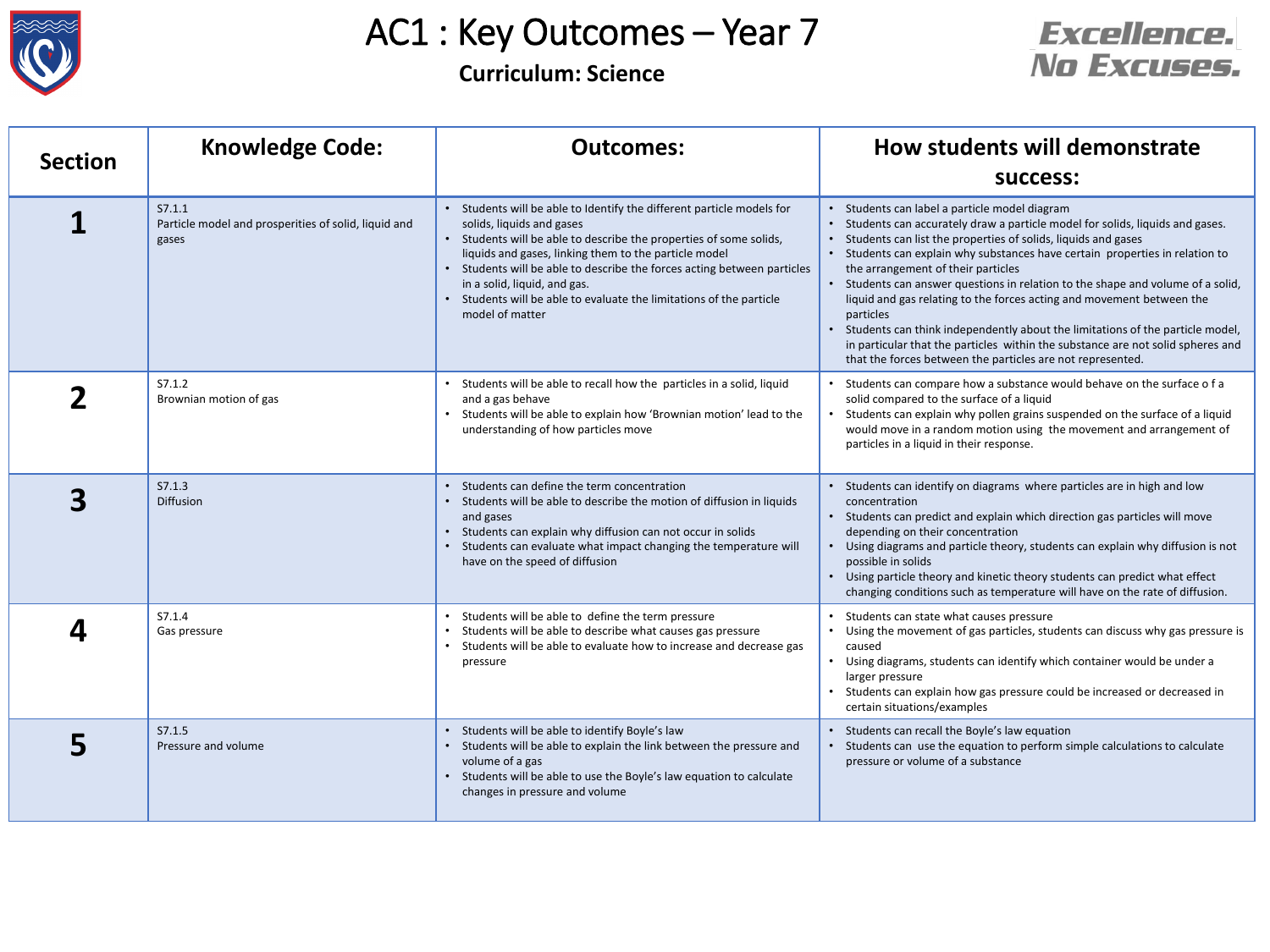

# AC1 : Key Outcomes – Year 7

#### **Curriculum: Science**



| <b>Section</b> | <b>Knowledge</b><br>Code:                           | <b>Outcomes:</b>                                                                                                                                                                                                                                                                                                                                                                                                                                                                     | How students will demonstrate<br><b>SUCCESS:</b>                                                                                                                                                                                                                                                                                                                                                                                                                                                                                                                                                                                                                                                                                              |
|----------------|-----------------------------------------------------|--------------------------------------------------------------------------------------------------------------------------------------------------------------------------------------------------------------------------------------------------------------------------------------------------------------------------------------------------------------------------------------------------------------------------------------------------------------------------------------|-----------------------------------------------------------------------------------------------------------------------------------------------------------------------------------------------------------------------------------------------------------------------------------------------------------------------------------------------------------------------------------------------------------------------------------------------------------------------------------------------------------------------------------------------------------------------------------------------------------------------------------------------------------------------------------------------------------------------------------------------|
| 6              | S7.1.6<br>Density                                   | Students will be able to define the term density<br>• Students will be able to compare the density of things compared to water, if they<br>float or sink<br>Students will be able to calculate the density of a regular shaped object.<br>• Students will be able to determine the density of an irregular shaped object.                                                                                                                                                            | • Students will be able to state what density is and give some examples of<br>substances that are dense and not dense<br>• State that the density of a material is the mass per unit volume.<br>• Students can use the particle arrangement of a substance to explain the<br>substances density.<br>• Students can recognise the word and symbol equation for density to calculate<br>the density of objects<br>• Students can discuss why you can not use the equation to calculate density<br>for irregular shaped objects.<br>• Students can recall the method for calculating density for an irregular shaped<br>objects.                                                                                                                 |
|                | S7.1.7<br>Changing state                            | Students will be able to identify the three states of matter<br>Students will be able to state which states of matter occur as a result of heating and<br>cooling<br>• Students will be able to identify the forces which exist between particles<br>Students will be able to explain what happens to the internal energy in a substance<br>as it changes state<br>• Students will be able to describe the changes in the energy of individual particles<br>during changes of state. | • Students can follow a simple method to practically change the state of a<br>substance from solid to gas, recording relevant data throughout<br>Students can identify which state of matter particles has the largest kinetic<br>$\bullet$<br>energy<br>Students can identify which state of matter particles has the strongest<br>intermolecular force.<br>• Students can use the terms kinetic energy and intermolecular force when<br>describing the movement of particles in a substance.<br>• Students can label which particles in the particle model have the most/least<br>internal energy.<br>• Students can explain in an extended writing task what happens to the internal<br>energy of particles when a change of state occurs. |
| 8              | S7.1.8<br>Cooling curves                            | Students will be able to use data identify the changes of state which can occur in a<br>substance and also identify when a substance is changing state on a cooling curve                                                                                                                                                                                                                                                                                                            | • Students can use data to determine when a substance has changed state.<br>They can also identify what this looks like on a cooling curve<br>• Students can accurately draw the axis for a graph and plot points                                                                                                                                                                                                                                                                                                                                                                                                                                                                                                                             |
| 9              | S7.1.9<br>What are atoms, elements and<br>compounds | Students will be able to define atoms, elements and compounds<br>Students will be able to explain the difference between atoms, elements and<br>compounds, giving examples<br>Students will be able to explain the difference between a pure substance and a<br>mixture                                                                                                                                                                                                              | Students can recall the definitions for atoms, elements and compounds.<br>Students can explain that only elements are found in the periodic table, and<br>one of the limitations of an early version of the periodic table was that it<br>contained some compounds<br>Students can draw and label diagrams showing pure substances and mixtures.<br>Students can name some simple compounds                                                                                                                                                                                                                                                                                                                                                   |